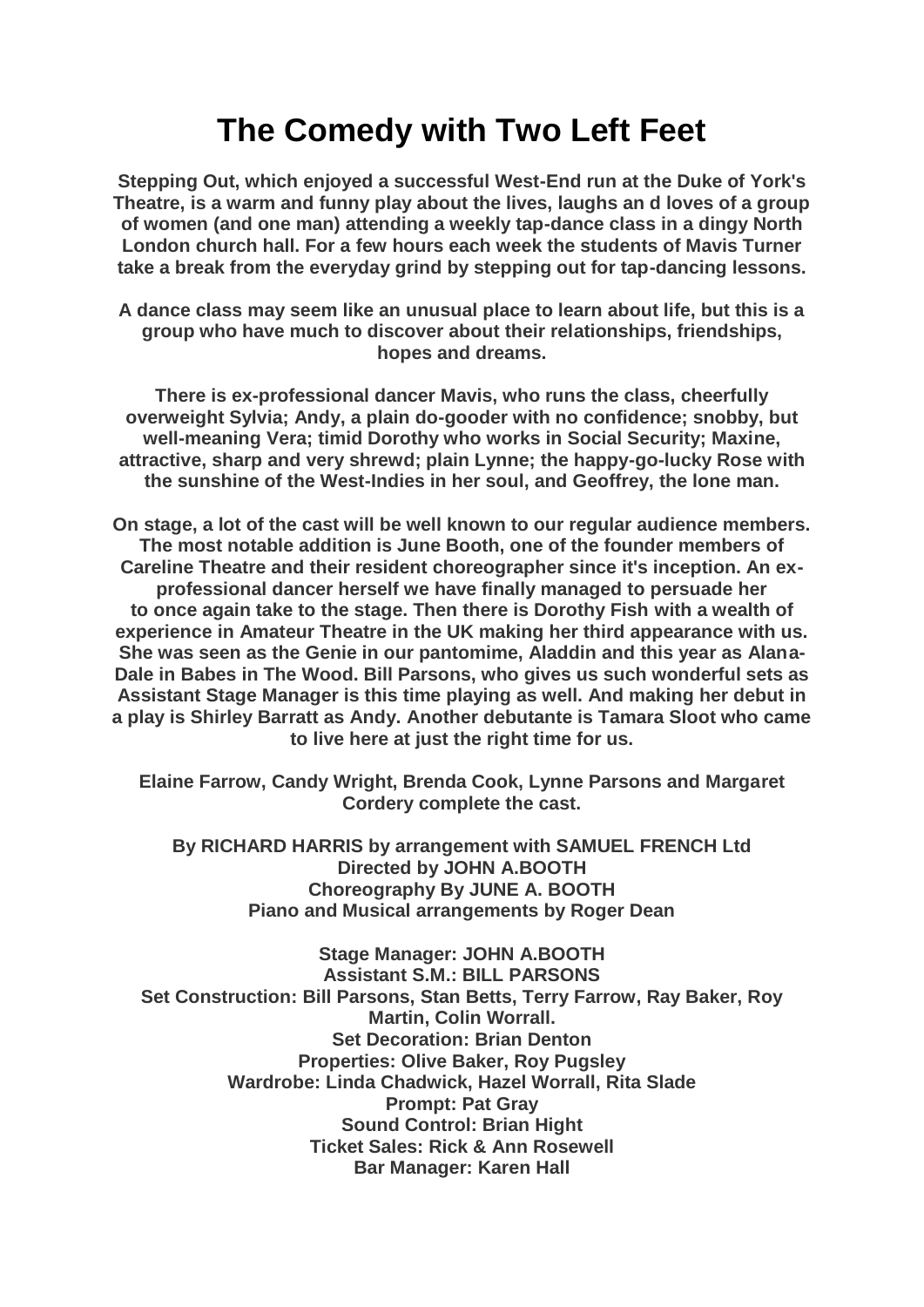**Bar Staff: Norman Hall, Bert Cook, Terry Kent, Peter Hosking Front of House Manager: Alan Brett FOH Staff: Ray Baker, Jean Barber, Ray Barber, Pat Betts, Stan Betts, Ben Bloch, Murray Brett, Rita Brett, Bill Burke, Roger Fish, Stephanie Herrod, Sylvia Hight, Sylvia Kent, Richard McEnery, Sylvia McEnery, Viveca Ulf-Hansen, Hazel Worrall**